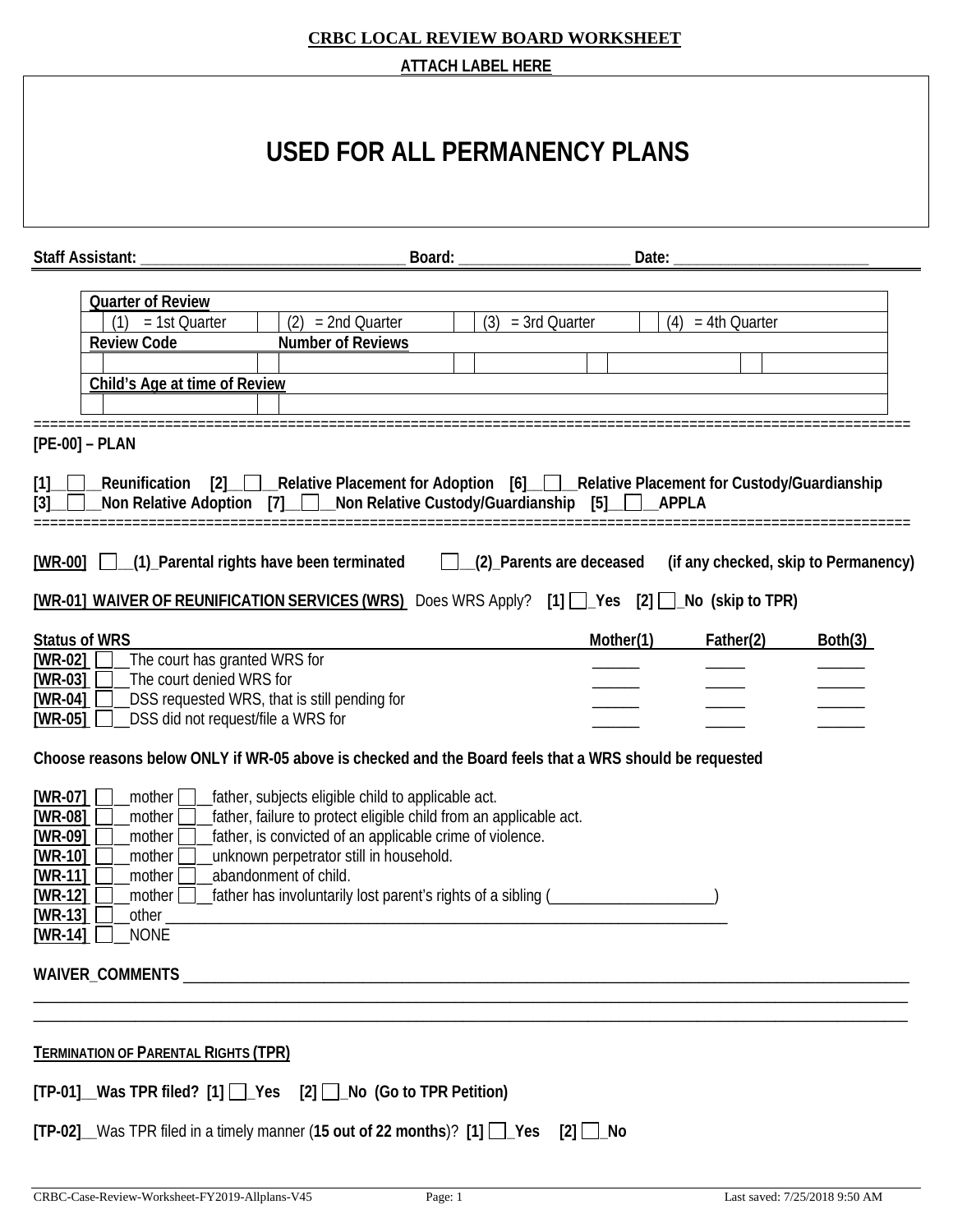|--|

| Filed Notice of Objection: (If TPR filed)                                                                                                                                                                                                                                                                                                                                                                                                        |  |  |  |  |
|--------------------------------------------------------------------------------------------------------------------------------------------------------------------------------------------------------------------------------------------------------------------------------------------------------------------------------------------------------------------------------------------------------------------------------------------------|--|--|--|--|
| $[TP-03]$ Mother $[1]$ $\Box$ Yes $[2]$ $\Box$ No<br>$[3]$ $\Box$ N/A<br>$[4]$ $\Box$ Unknown<br>$[TP-04]$ Father $[1]$ $\Box$ Yes<br>$[2]$ $\Box$ No<br>$[3]$ $\Box$ N/A<br>[4]<br>Unknown<br>[TP-05] Was Publication made for Parent whose whereabouts are Unknown?<br>$[2]$ $\Box$ No<br>$[3]$ $\Box$ N/A<br>$[4]$ __Unknown<br>$[1]$ $\Box$ Yes                                                                                              |  |  |  |  |
| <b>IF TPR Hearing Held</b>                                                                                                                                                                                                                                                                                                                                                                                                                       |  |  |  |  |
| $[TP-06]$ TPR Granted? $[1]$ $\Box$ Yes<br>$[2]$ $\Box$ No<br>[TP-07]_Was TPR APPEALED? [1] __Yes [2] __No [3] __N/A [4] __Pending [5] __Unknown                                                                                                                                                                                                                                                                                                 |  |  |  |  |
| TPR Petition (If Not Filed - Child under age 18)                                                                                                                                                                                                                                                                                                                                                                                                 |  |  |  |  |
| [TP-08] The Board recommends that a petition for TPR: Dube filed because                                                                                                                                                                                                                                                                                                                                                                         |  |  |  |  |
| The Board finds that F.L. Article 5-525.1, applies, because it requires action for TPR due to (choose only 1 below)                                                                                                                                                                                                                                                                                                                              |  |  |  |  |
| $[TP-09]$<br>[1] child in care 15 out of 22 months<br>abandoned infant<br>[2]<br>_conviction - Mother<br>[3]<br>[4] conviction - Father<br>[5] conviction - Both<br>$[6]$ other                                                                                                                                                                                                                                                                  |  |  |  |  |
| [TP-10]_The Board recommends that a petition for TPR: □__NOT be filed due to (choose only 1 below)                                                                                                                                                                                                                                                                                                                                               |  |  |  |  |
| $[TP-11]$ $\Box$ $[1]$ the child has been placed with relatives<br>[4] child does not consent to adoption<br>[2] DSS failed to provide required reunification services<br>[3] __ other compelling reason not to file                                                                                                                                                                                                                             |  |  |  |  |
|                                                                                                                                                                                                                                                                                                                                                                                                                                                  |  |  |  |  |
|                                                                                                                                                                                                                                                                                                                                                                                                                                                  |  |  |  |  |
| Permanency:                                                                                                                                                                                                                                                                                                                                                                                                                                      |  |  |  |  |
| $[PE-01]$ Were other permanency options considered? [1] $\Box$ Yes [2] $\Box$ No (Skip to PE-03]<br>(if YES what plan was most recently ruled out)                                                                                                                                                                                                                                                                                               |  |  |  |  |
| $[PE-02]$<br>Relative Placement for Adoption [6] Relative Placement for Custody/Guardianship<br>Reunification<br>$\lceil 2 \rceil$<br>$[1]$ _ $\Box$<br>Non Relative Adoption $\begin{bmatrix} 7 \end{bmatrix}$ Non Relative Custody/Guardianship $\begin{bmatrix} 5 \end{bmatrix}$<br><b>APPLA</b><br>$[3]$                                                                                                                                     |  |  |  |  |
| <b>Concurrent Planning (ALL EXCEPT APPLA - Skip to PE-07 if APPLA or Post TPR Adoption)</b>                                                                                                                                                                                                                                                                                                                                                      |  |  |  |  |
| [PE-03]_Is there a concurrent plan identified by the courts? [1] [ Ves [2] [ No (GOTO PE-06)<br>[PE-04]_If Yes, what is the concurrent plan?<br>Reunification [2]_____Relative Placement for Adoption [6]_____Relative Placement for Custody/Guardianship_<br>$[1]$                                                                                                                                                                              |  |  |  |  |
| Mon Relative Adoption [7] __ Mon Relative Custody/Guardianship [5] __ __________<br>$\left[3\right]_{-}$                                                                                                                                                                                                                                                                                                                                         |  |  |  |  |
| $[PE-05]$ Is the LDSS implementing the concurrent plan set by the courts? $[1]$ $\Box$ Yes (GOTO PE-07) $[2]$ $\Box$ No<br>If No, what concurrent plan is the LDSS implementing?<br>$[PE-06]$<br>$[2]$ $\Box$<br>Relative Placement for Adoption [6] Relative Placement for Custody/Guardianship<br>Reunification<br>$[1]$<br>Non Relative Adoption [7] __ Non Relative Custody/Guardianship<br>$[5]$ $\Box$ APPLA $[0]$<br>$[3]$<br><b>None</b> |  |  |  |  |
| Does the Local Board agree that the LDSS engaged in Concurrent Planning?<br>$[PE-07]$                                                                                                                                                                                                                                                                                                                                                            |  |  |  |  |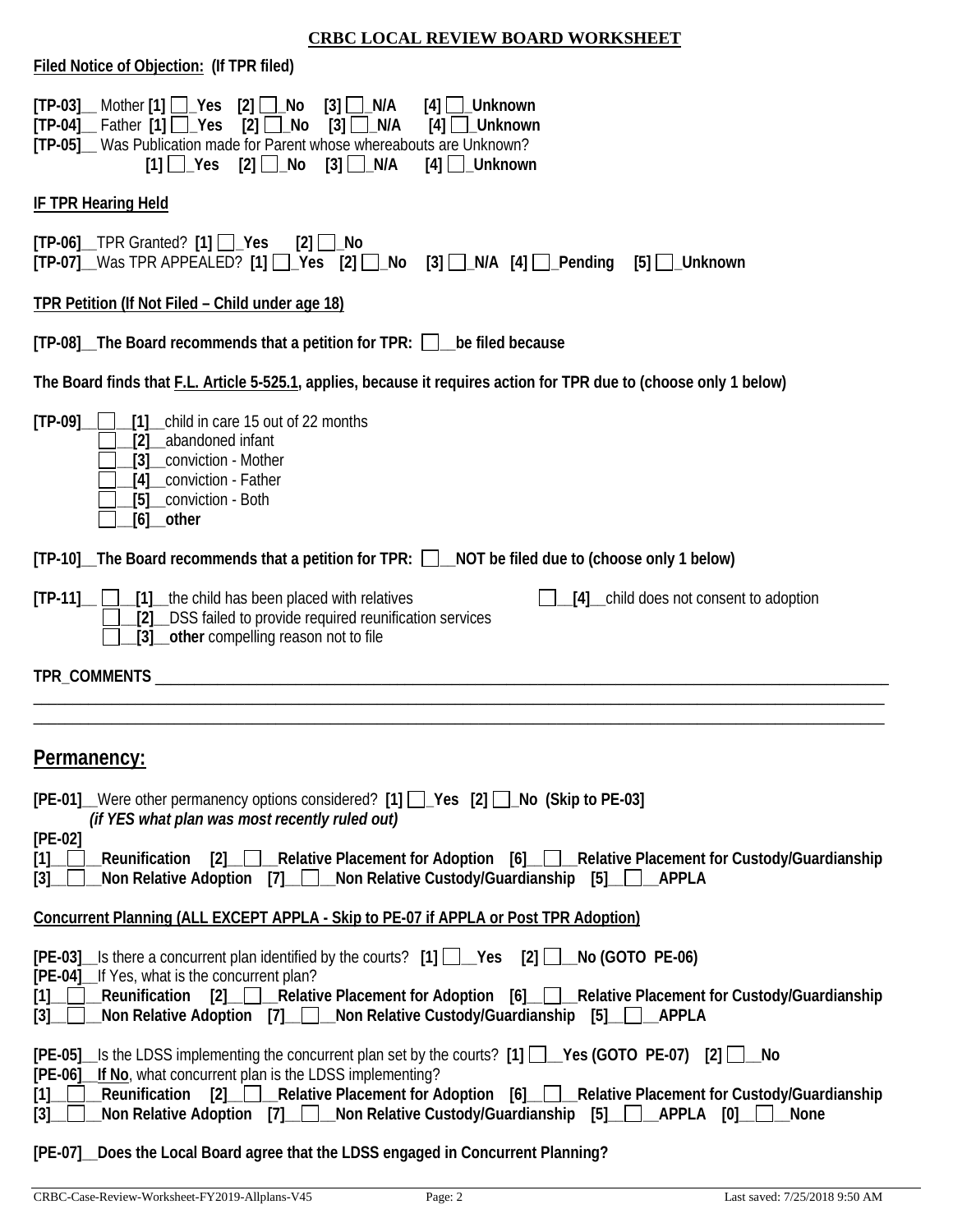| <b>CRBC LOCAL REVIEW BOARD WORKSHEET</b>                                                                                                                                                                                                                                                                                                                                                                                                                                                                                            |
|-------------------------------------------------------------------------------------------------------------------------------------------------------------------------------------------------------------------------------------------------------------------------------------------------------------------------------------------------------------------------------------------------------------------------------------------------------------------------------------------------------------------------------------|
| [PE-07] Continued [1] Yes [2] No [3] N/A – No concurrent plan required                                                                                                                                                                                                                                                                                                                                                                                                                                                              |
| [PE-08] When was the Plan ESTABLISHED? ____________________; (MM/DD/YY)                                                                                                                                                                                                                                                                                                                                                                                                                                                             |
| [PE-09]_ How long has the youth had this <b>Permanency Plan?</b>                                                                                                                                                                                                                                                                                                                                                                                                                                                                    |
| _0 to 6 months<br>[1]<br>7 to 11 months<br>[2]<br>$[3]$<br>1 year to 2 years<br>2 year to 3 years<br>$[4]$<br>___3 years or more<br>[5]                                                                                                                                                                                                                                                                                                                                                                                             |
| [PE-10] Why is Plan APPLA? (Choose the best answer that applies below or check N/A and Skip to Recommendations)<br>N/A                                                                                                                                                                                                                                                                                                                                                                                                              |
| 1__LDSS did not identify a suitable relative<br>2_ Agency saw age as barrier and did not pursue ADOPTION<br>3_Child refuses other permanency options<br>4_Medically or Mentally Fragile<br>5_Placed with long term resources and does not want to be Adopted or pursue C & G<br>6_ Worker Unaware<br>7 Other Charles Communications of the Charles Communication of the Charles Communication of the Charles Communication of the Charles Communication of the Charles Communication of the Charles Communication of the Charles Co |
| [PE-11] What is the category of the child's <b>APPLA</b> permanency plan?<br>(Choose 1 below or check N/A and Skip to PE-12 if NOT APPLA)<br>N/A                                                                                                                                                                                                                                                                                                                                                                                    |
| [1] __Emancipation/Independence<br>[2] __Transition to an adult supportive living arrangement<br>[3] ___Other (specify)____________________________                                                                                                                                                                                                                                                                                                                                                                                 |
| <b>Board's Permanency Recommendations</b>                                                                                                                                                                                                                                                                                                                                                                                                                                                                                           |
| [PE-12] [1] Yes, The Board Agrees with the Departments Permanency plan.<br>[2]<br>__ L_ L___ No, The Board Disagrees with the Departments Permanency plan.<br>If NO, what Permanency Plan does the Board Recommend? and Why?                                                                                                                                                                                                                                                                                                        |
| $[PE-13]$                                                                                                                                                                                                                                                                                                                                                                                                                                                                                                                           |
| [2] Relative Placement for Adoption [3] Relative Placement for Custody/Guardianship<br>Reunification<br>[1]<br>Non Relative Adoption [5] Non Relative Custody/Guardianship [6]   APPLA<br>[4]                                                                                                                                                                                                                                                                                                                                       |
| Permanency Comments: (Use back page for more)                                                                                                                                                                                                                                                                                                                                                                                                                                                                                       |
|                                                                                                                                                                                                                                                                                                                                                                                                                                                                                                                                     |
|                                                                                                                                                                                                                                                                                                                                                                                                                                                                                                                                     |
|                                                                                                                                                                                                                                                                                                                                                                                                                                                                                                                                     |
| <b>CASE PLANNING</b>                                                                                                                                                                                                                                                                                                                                                                                                                                                                                                                |
| [CP-01] Is Birth parent incarcerated? Mother [1] Pes [2] LNo<br>$[3]$ Unknown<br>[CP-02] _ Is Birth parent incarcerated? Father [1] [ __ Yes [2] [ __ No<br>$[3]$ $\Box$ Unknown                                                                                                                                                                                                                                                                                                                                                    |
| [CP-03] Did the child have a Family Involvement Meeting (FIM) prior to entry? [1] __Yes [2] __No [3] __Unknown                                                                                                                                                                                                                                                                                                                                                                                                                      |
| $[CP-04]$ Has a Family Involvement Meeting been held in the last 6 months? $[1]$ $[2]$<br>$[2]$ $\Box$ No                                                                                                                                                                                                                                                                                                                                                                                                                           |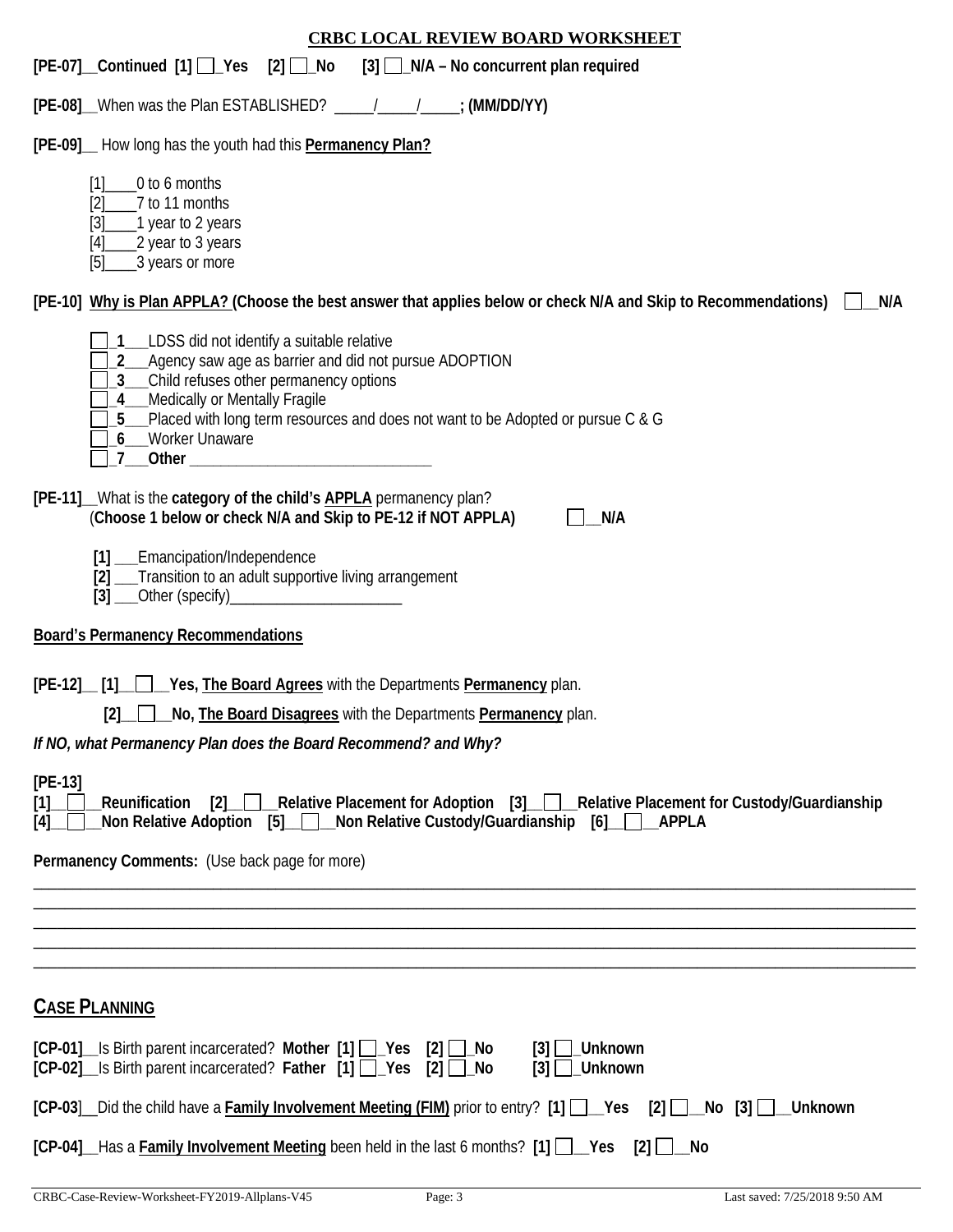| Case Planning Comments: (Use back page for more)                                                                                                                                                                                                                                                                                                                        |  |  |  |
|-------------------------------------------------------------------------------------------------------------------------------------------------------------------------------------------------------------------------------------------------------------------------------------------------------------------------------------------------------------------------|--|--|--|
| <b>SERVICE AGREEMENT</b>                                                                                                                                                                                                                                                                                                                                                |  |  |  |
| [SA-01] Is there a signed current service agreement dated within 180 days of the review?<br>[1] Yes [2] No (Skip to SA-05) [3] N/A Post TPR child under age 14 (Skip section)<br>If there is a signed service agreement, who SIGNED it? (Check all that apply)<br>$[SA-02]$ [1] Mother $[2]$ Father $[3]$<br><b>Both</b><br>$[SA-03]$ $\Box$ Youth<br>[SA-04] Caregiver |  |  |  |
| [SA-05] Date of the most recent signed service agreement ________________________ (MM/DD/YYYY)                                                                                                                                                                                                                                                                          |  |  |  |
| [SA-06] Has anybody refused to sign the service agreement? [1] Ves (Check all that apply) [2] No (Skip to SA-10)<br>$[SA-07]$ [1] Mother $[2]$ Father $[3]$ Both<br>$[SA-08]$ Youth<br>[SA-09] Caregiver                                                                                                                                                                |  |  |  |
| [SA-10] Have efforts been made to involve the parent/youth/caregiver in the development of the service agreement?<br>$[1]$ $\Box$ Yes (Check all that apply below) $[2]$ $\Box$ No (Skip to SA-14)<br>$[2]$ $\Box$ Father $[3]$ $\Box$ Both<br>$[SA-11]$ [1] Mother<br>$[SA-12]$ Youth<br>[SA-13] Caregiver                                                             |  |  |  |
| [SA-14] Does the Board agree that the service agreement is appropriate to meet the needs of the child?<br>$[1]$ $\Box$ Yes $[2]$ $\Box$ No $[3]$ $\Box$ N/A – No Service Agreement                                                                                                                                                                                      |  |  |  |
| Service Agreement Comments: (Use back page for more)                                                                                                                                                                                                                                                                                                                    |  |  |  |
|                                                                                                                                                                                                                                                                                                                                                                         |  |  |  |
| <b>Siblings</b>                                                                                                                                                                                                                                                                                                                                                         |  |  |  |
| [SB-01] Does child/youth have siblings in care? [1] Pes [2] No (Skip to SB-05)                                                                                                                                                                                                                                                                                          |  |  |  |
| [SB-02]_If Yes How many siblings? _____                                                                                                                                                                                                                                                                                                                                 |  |  |  |
| [SB-03] If siblings do not reside with child/youth, have efforts been made to place siblings together?<br>$[1]$ $[2]$ $[2]$ $[3]$ $[5]$ $[5]$ $[6]$ $[6]$ $[7]$ $[6]$ $[7]$ $[8]$ $[6]$ $[7]$ $[8]$ $[6]$ $[7]$ $[8]$ $[8]$ $[5]$ $[6]$ $[7]$ $[8]$ $[8]$ $[8]$ $[8]$ $[8]$ $[8]$ $[8]$ $[8]$ $[8]$ $[8]$ $[8]$ $[8]$ $[8]$ $[8]$ $[8]$                                 |  |  |  |
| [SB-04]_Does child/youth have visits with siblings who do not reside with him/her?<br>$[1]$ $\Box$ Yes $[2]$ $\Box$ No (If no explain in comments below) $[3]$ $\Box$ N/A                                                                                                                                                                                               |  |  |  |
| [SB-05] Does child/youth have visits with siblings who are not in care?<br>[1] $\Box$ Yes [2] $\Box$ No (If no explain in comments below) [3] $\Box$ Unknown [4] $\Box$ N/A                                                                                                                                                                                             |  |  |  |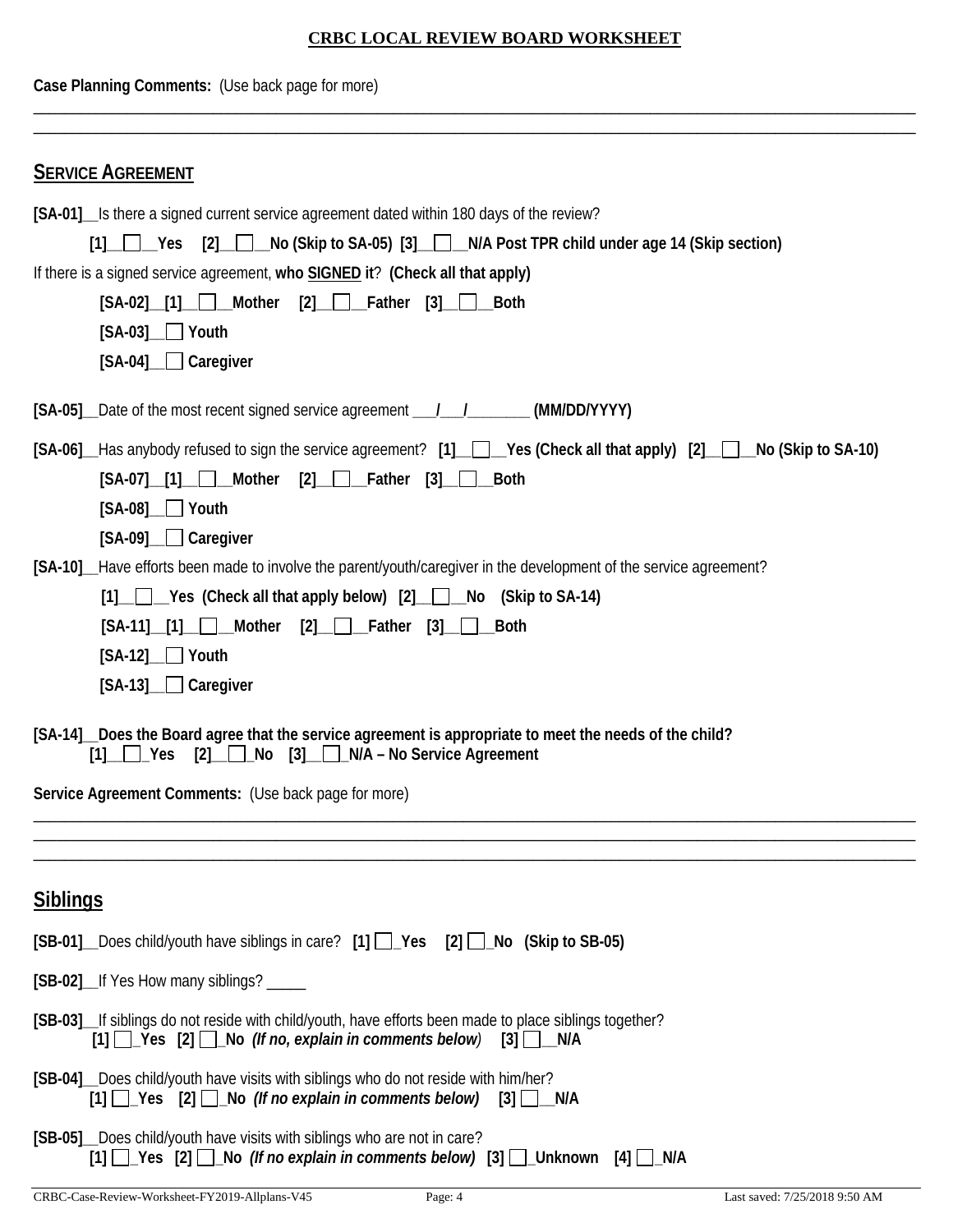\_\_\_\_\_\_\_\_\_\_\_\_\_\_\_\_\_\_\_\_\_\_\_\_\_\_\_\_\_\_\_\_\_\_\_\_\_\_\_\_\_\_\_\_\_\_\_\_\_\_\_\_\_\_\_\_\_\_\_\_\_\_\_\_\_\_\_\_\_\_\_\_\_\_\_\_\_\_\_\_\_\_\_\_\_\_\_\_\_\_\_\_\_\_\_\_\_\_\_\_\_\_\_\_\_\_\_\_\_\_\_\_\_ \_\_\_\_\_\_\_\_\_\_\_\_\_\_\_\_\_\_\_\_\_\_\_\_\_\_\_\_\_\_\_\_\_\_\_\_\_\_\_\_\_\_\_\_\_\_\_\_\_\_\_\_\_\_\_\_\_\_\_\_\_\_\_\_\_\_\_\_\_\_\_\_\_\_\_\_\_\_\_\_\_\_\_\_\_\_\_\_\_\_\_\_\_\_\_\_\_\_\_\_\_\_\_\_\_\_\_\_\_\_\_\_\_ \_\_\_\_\_\_\_\_\_\_\_\_\_\_\_\_\_\_\_\_\_\_\_\_\_\_\_\_\_\_\_\_\_\_\_\_\_\_\_\_\_\_\_\_\_\_\_\_\_\_\_\_\_\_\_\_\_\_\_\_\_\_\_\_\_\_\_\_\_\_\_\_\_\_\_\_\_\_\_\_\_\_\_\_\_\_\_\_\_\_\_\_\_\_\_\_\_\_\_\_\_\_\_\_\_\_\_\_\_\_\_\_\_ \_\_\_\_\_\_\_\_\_\_\_\_\_\_\_\_\_\_\_\_\_\_\_\_\_\_\_\_\_\_\_\_\_\_\_\_\_\_\_\_\_\_\_\_\_\_\_\_\_\_\_\_\_\_\_\_\_\_\_\_\_\_\_\_\_\_\_\_\_\_\_\_\_\_\_\_\_\_\_\_\_\_\_\_\_\_\_\_\_\_\_\_\_\_\_\_\_\_\_\_\_\_\_\_\_\_\_\_\_\_\_\_\_ \_\_\_\_\_\_\_\_\_\_\_\_\_\_\_\_\_\_\_\_\_\_\_\_\_\_\_\_\_\_\_\_\_\_\_\_\_\_\_\_\_\_\_\_\_\_\_\_\_\_\_\_\_\_\_\_\_\_\_\_\_\_\_\_\_\_\_\_\_\_\_\_\_\_\_\_\_\_\_\_\_\_\_\_\_\_\_\_\_\_\_\_\_\_\_\_\_\_\_\_\_\_\_\_\_\_\_\_\_\_\_\_\_

# **Living Arrangement (Unpaid Placement)**

| Code | <b>Description</b>                                                    |
|------|-----------------------------------------------------------------------|
|      |                                                                       |
| 00   | N/A                                                                   |
| 40   | College                                                               |
| 41   | Correctional Institution                                              |
| 42   | <b>Halfway House</b>                                                  |
| 43   | <b>Homeless Shelter</b>                                               |
| 44   | Own Home/Apartment                                                    |
| 45   | ICPC Adoptive Home (incoming) - DO NOT USE FOR Out of Home Placement  |
| 46   | ICPC Foster Home (incoming) - DO NOT USE FOR Out of Home Placement    |
| 47   | Inpatient Psychiatric Care                                            |
| 48   | Inpatient Medical Care                                                |
| 49   | <b>Job Corps</b>                                                      |
| 50   | Runway                                                                |
| 51   | Relative Home - DO NOT USE FOR Out of Home Placement                  |
| 52   | Respite Care-Not Psychiatric Respite DO NOT USE                       |
| 53   | Secure Detention Facility                                             |
| 54   | Father's Home - DO NOT USE FOR Out of Home Placement                  |
| 55   | Father and Stepmother/Paramour - DO NOT USE FOR Out of Home Placement |
| 56   | Mother's Home - DO NOT USE FOR Out of Home Placement                  |
| 57   | Mother and Father's Home - DO NOT USE FOR Out of Home Placement       |
| 58   | Mother and Stepfather/Paramour - DO NOT USE FOR Out of Home Placement |
| 59   | Trial Home Visit (Aftercare)                                          |
| 60   | Military                                                              |
| 61   | Kinship Home - Not Approved                                           |
| 62   | <b>Unapproved Living Arrangement</b>                                  |
| 99   | Other                                                                 |
|      |                                                                       |

**[LA-01]\_\_**If child is currently in a Living Arrangement, where does the child reside: *(choose one above)* **= [ \_\_\_\_\_ ]**

**[LA-02]\_\_**If OTHER, please specify: \_\_\_\_\_\_\_\_\_\_\_\_\_\_\_\_\_\_\_\_\_\_\_\_\_\_\_\_\_\_\_\_\_\_\_\_\_\_\_\_\_\_\_\_\_\_\_\_\_\_\_\_\_\_\_\_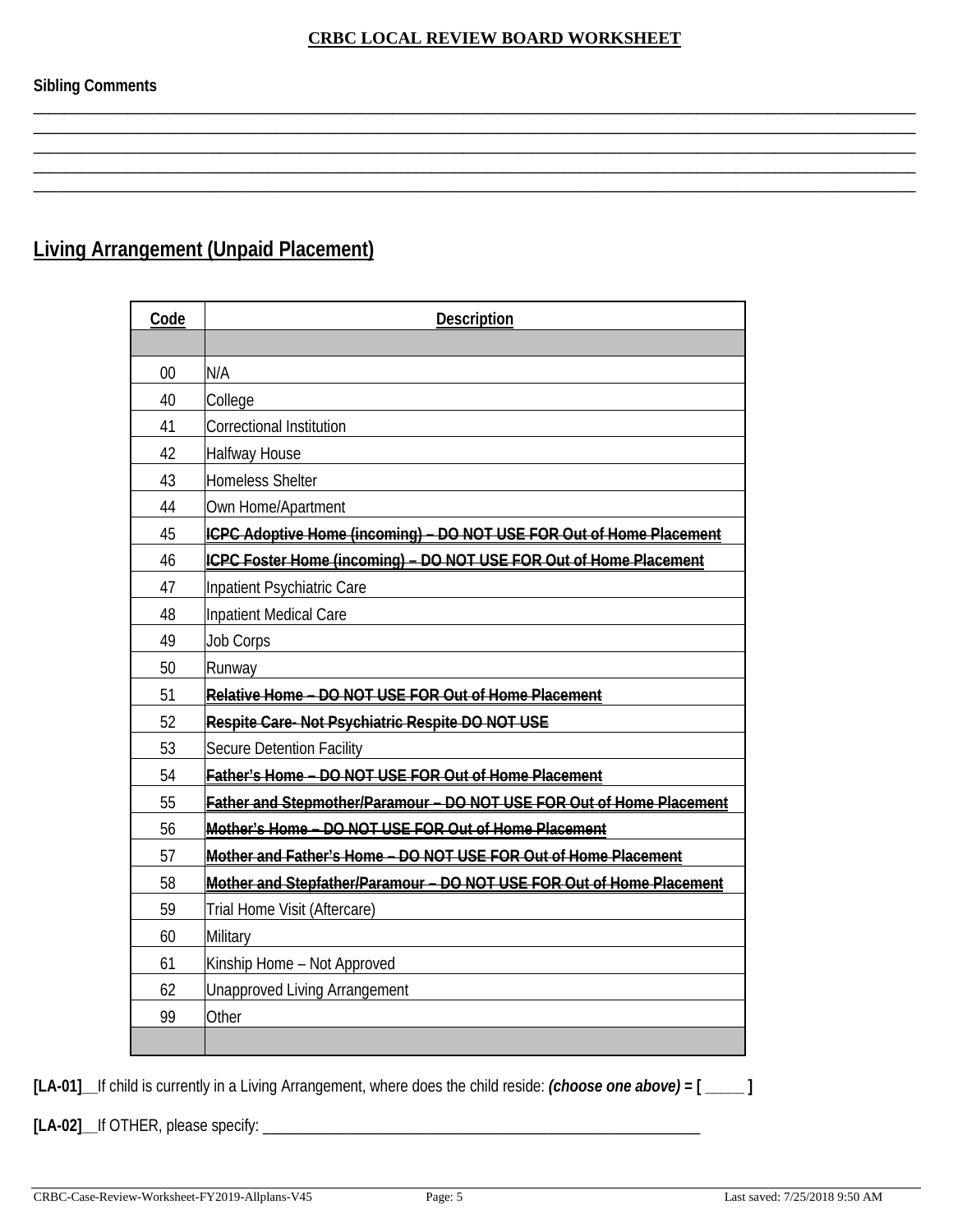# **Placement (Paid for by DSS)**

**(If child is on runaway status and the placement is still open check the appropriate category below. Use other to identify any category not listed below)**.

|                 | Code | <b>Description</b>                                                                                                                                                                                 |    | <b>Description</b>                                     |
|-----------------|------|----------------------------------------------------------------------------------------------------------------------------------------------------------------------------------------------------|----|--------------------------------------------------------|
|                 |      | <b>Family Homes</b>                                                                                                                                                                                |    | <b>Group Homes</b>                                     |
|                 | 41   | <b>Emergency Foster Home Care</b>                                                                                                                                                                  | 50 | <b>Alternative Living Units</b>                        |
|                 | 42   | Formal Kinship Care                                                                                                                                                                                | 51 | <b>Emergency Group Shelter Care</b>                    |
|                 | 43   | Intermediate Foster Care                                                                                                                                                                           | 52 | <b>Residential Group Homes</b>                         |
|                 | 44   | Pre-Finalized Adoptive Home                                                                                                                                                                        | 53 | Teen Mother Programs                                   |
|                 | 45   | <b>Refugee Child</b>                                                                                                                                                                               | 54 | <b>Therapeutic Group Homes</b>                         |
|                 | 46   | Regular Foster Care                                                                                                                                                                                | 55 | Independent Living Residential Program                 |
|                 | 47   | Restricted (Relative) Foster Care                                                                                                                                                                  |    |                                                        |
|                 | 48   | Treatment Foster Care (Public)                                                                                                                                                                     |    | <b>Residential Treatment Centers</b>                   |
|                 | 49   | Treatment Foster Care (Private)                                                                                                                                                                    | 56 | <b>Residential Treatment Centers</b>                   |
|                 |      |                                                                                                                                                                                                    | 60 | Psychiatric Respite                                    |
|                 |      | <b>SILA</b>                                                                                                                                                                                        | 61 | Diagnostic Center                                      |
|                 | 57   | Relative                                                                                                                                                                                           |    |                                                        |
|                 | 58   | Non-Relative                                                                                                                                                                                       |    |                                                        |
|                 | 59   | Own Dwelling                                                                                                                                                                                       |    |                                                        |
|                 |      |                                                                                                                                                                                                    |    |                                                        |
|                 | 00   | <b>NONE</b>                                                                                                                                                                                        | 99 | <b>OTHER</b>                                           |
|                 |      |                                                                                                                                                                                                    |    |                                                        |
|                 |      | [PL-01] _Child's current placement is: (choose one above) = [_____]<br>[PL-02]__If OTHER, please specify: ________<br>$[PL-03]$ Is child/youth placed in their home jurisdiction? $[1]$ $\Box$ Yes |    | $[2]$ $\Box$ No<br>$[3]$ $\Box$ N/A (Not in Placement) |
|                 |      | [PL-04] If NO above, what is the 2 digit jurisdiction placed in? [                                                                                                                                 |    | ] or Out-of-State Abbreviation [                       |
|                 |      | <b>Board's Placement Recommendations</b>                                                                                                                                                           |    |                                                        |
| $[PL-05]$ $[1]$ | [2]  | The Board Agrees with the Departments Placement plan.<br>The Board Disagrees with the Departments Placement plan.<br>If NO, what Placement Plan does the Board Recommend? and Why?                 |    |                                                        |
|                 |      |                                                                                                                                                                                                    |    |                                                        |
|                 |      | [PL-06] __(Choose Placement Code from Placement Table) [_____]                                                                                                                                     |    |                                                        |
|                 |      |                                                                                                                                                                                                    |    |                                                        |
|                 |      |                                                                                                                                                                                                    |    |                                                        |
| $[RK-01]$       |      | Does the Board Agree that the Safety and Risk Protocols have been followed?                                                                                                                        |    |                                                        |
|                 |      | $[1]$ $\Box$ Yes<br>$[2]$ $\Box$ No                                                                                                                                                                |    |                                                        |
|                 |      |                                                                                                                                                                                                    |    |                                                        |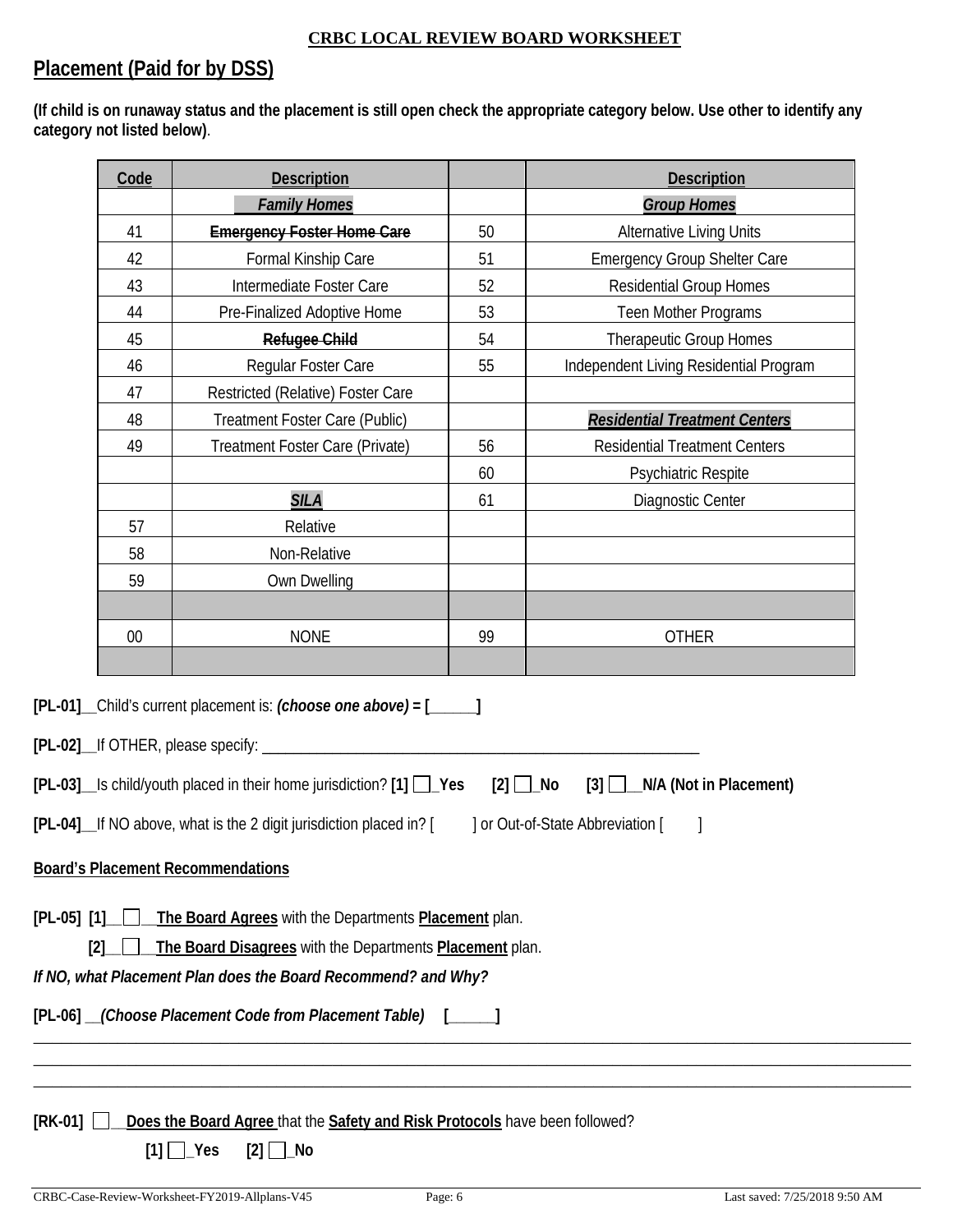# **Placement Stability (Placement Change within Last 12 months)**

| [PS-00] Was there a placement change within the last 12 months? [1] Nes [2] D No (Skip Section, goto Child Visits)                                                                                                                                                                                                                                                                                                                                                                                                                                                         |
|----------------------------------------------------------------------------------------------------------------------------------------------------------------------------------------------------------------------------------------------------------------------------------------------------------------------------------------------------------------------------------------------------------------------------------------------------------------------------------------------------------------------------------------------------------------------------|
| [PS-01] How many placement changes has the child/youth had in the last 12 months?<br>$\overline{2}$<br>3<br>$\_$ 4 or more                                                                                                                                                                                                                                                                                                                                                                                                                                                 |
| [PS-02] __ Did Family Involvement Meeting (FIM) take place with the most recent placement change?<br>$[1]$ $\Box$ Yes $[2]$ $\Box$ No $[3]$ $\Box$ Unknown                                                                                                                                                                                                                                                                                                                                                                                                                 |
| [PS-03] For the most recent placement change, indicate the level of care for the new placement.<br>Less restrictive level of care.<br>$\lceil 1 \rceil$<br>More restrictive level of care.<br>[2]<br>$\left\lceil 3 \right\rceil$<br>Same level of care.<br>Unknown, information not available should be selected if there is not enough information in the case file, or review.<br>[4]<br>participants in attendance do not have sufficient information to allow for an answer.<br>N/A - Child on runaway<br>$[5]$ $\Box$                                                |
| [PS-04] If the most recent placement change occurred for a positive reason, please indicate the primary reason below.<br>[1] Transition towards Permanency Goal.<br>Placement with Relatives.<br>[2]<br>Placement with Siblings.<br>$[3]$<br>N/A, move did not occur for a positive reason.<br>[4]                                                                                                                                                                                                                                                                         |
| [PS-05] If the child's most recent placement change was primarily related to provider specific issues, please indicate the primary<br>issue below.                                                                                                                                                                                                                                                                                                                                                                                                                         |
| Provider home closed.<br>[1]<br>Provider request (due to issues unrelated to the child).<br>$[2]$<br>$[3]$<br>Allegation of Provider Abuse/Neglect.<br>Founded incident of provider abuse/neglect.<br>$[4]$<br>$[5]$<br>Incompatible match between youth and provider.<br>N/A, placement change was not due to a provider specific issue.<br>[6]<br>Unknown, information not available should be selected if there is not enough information in the case file, or review<br>$[7]$<br>participants in attendance do not have sufficient information to allow for an answer. |
| [PS-06] If the child's most recent placement change was primarily related to the child's specific issues, please indicate the primary issue<br>below.                                                                                                                                                                                                                                                                                                                                                                                                                      |
| Behavioral<br>[1]<br>$[2]$<br>Health<br>Threats of Harm to Self or Others<br>$[3]$<br>Sexualized<br>$[4]$<br>[5]<br>Delinquent Behavior<br>[6]<br>Runaway<br>Hospitalization<br>$[7]$<br>[8]<br>Child requested removal.                                                                                                                                                                                                                                                                                                                                                   |

- [9] \_\_Other (specify) \_\_\_\_\_\_\_\_\_\_\_\_\_\_\_\_\_\_\_\_\_\_\_\_\_\_\_\_\_\_\_\_\_
- [10]  $\Box$  N/A, most recent placement change was unrelated to any specific behavior on the part of the child.
- [11] **\_\_\_Unknown information not available should be selected if there is not enough information in the case file, or review** participants in attendance do not have sufficient information to allow for an answer.
- **[PS-07]\_\_**While the child/youth was in the placement from which they were moved, were **placement specific services provided, adequate to support the provider?** (e.g., transportation, respite care, foster family counseling)?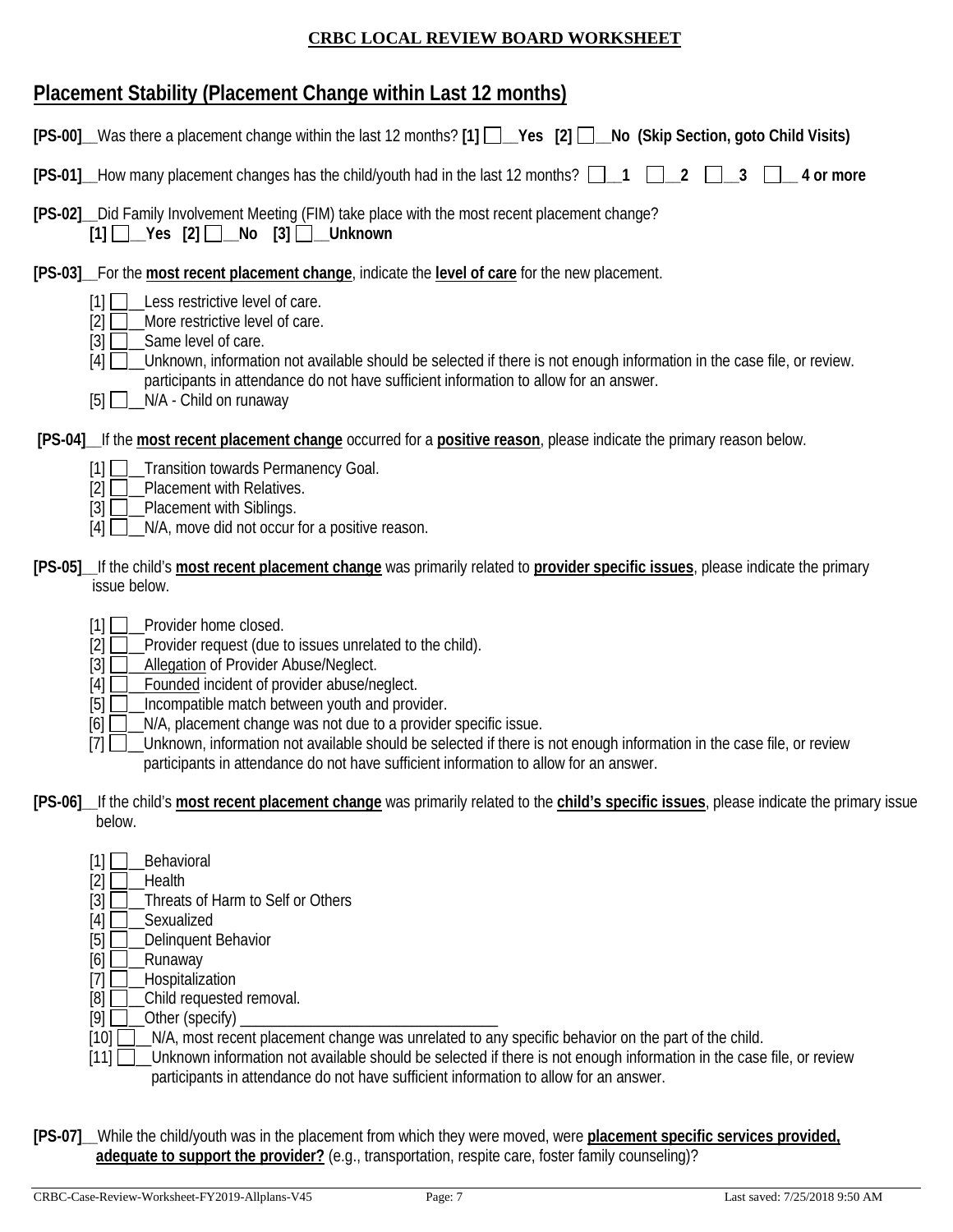|--|--|--|

- $[2]$   $\Box$  No
- $[3]$   $\Box$   $\Box$  N/A, placement was from a shelter or temporary placement setting.
- [4]  $\Box$  Unknown information not available should be selected if there is not enough information in the case file, or review participants in attendance do not have sufficient information to allow for an answer.

#### **[PS-08]\_\_**For the **current placement**, is there information that indicates a **match between the child's needs and the provider's ability** to meet those needs?

- $[1]$   $\Box$  Yes
- $[2]$  No
- [3]  $\Box$  N/A Runaway, SILA or Living Arrangement.
- [4]  $\Box$  Unknown information not available should be selected if there is not enough information in the case file, or review participants in attendance do not have sufficient information to allow for an answer.

# **Child Visits**

**[CH-01]\_\_** Is the child having visits with parents? **[1] \_\_Yes [2] \_\_No (why? in comments)**

**[CH-02]\_\_** Is the child having visits with relatives? **[1] \_\_Yes [2] \_\_No (why? in comments)**

### **If NO to [CH-01] and [CH-02] above SKIP Section**

Frequency of the child's visits?

- [ 0 ]\_\_\_\_Daily
- [1] Once a week
- [2] More than once a week
- [3] Less than once a week, but at least twice a month
- [4] Less than twice a month, but at least once a month
- [ 5 ]\_\_\_\_ Ouarterly
- [6] LDSS reports visits but it is undocumented (also for Unknown)
- [ 7 ]\_\_\_Never
- [8] Other

**Use Frequency of the child visit codes ABOVE for [CH-03] & [CH-04]** 

**[CH-03]\_\_**Visit with Parent [\_\_\_\_\_] **[CH-04]**\_\_Visit with Relative [\_\_\_\_\_]

- **[CH-05]\_\_**Are child visits supervised or unsupervised with **PARENT? [1] \_\_Supervised [2] \_\_Unsupervised**
- **[CH-06]\_\_**Are child visits supervised or unsupervised with **RELATIVE? [1] \_\_Supervised [2] \_\_Unsupervised**
- **[CH-07]\_\_**If visits with Parent are supervised who is supervising?
	- [1] **\_\_\_ LDSS Agency Representative**
	- [2] **Quality** Other Agency Representative
	- [3] **Q\_ Court Appointed Representative**
	- [4] **D** Biological Family Member
	- $[5]$   $\Box$  CASA
	- [6] **D**\_ Foster Parent  $[7]$   $\Box$  Other
	- $[8]$   $\Box$  Therapist
	-

**[CH-08]\_\_**If visits with Relative are supervised who is supervising?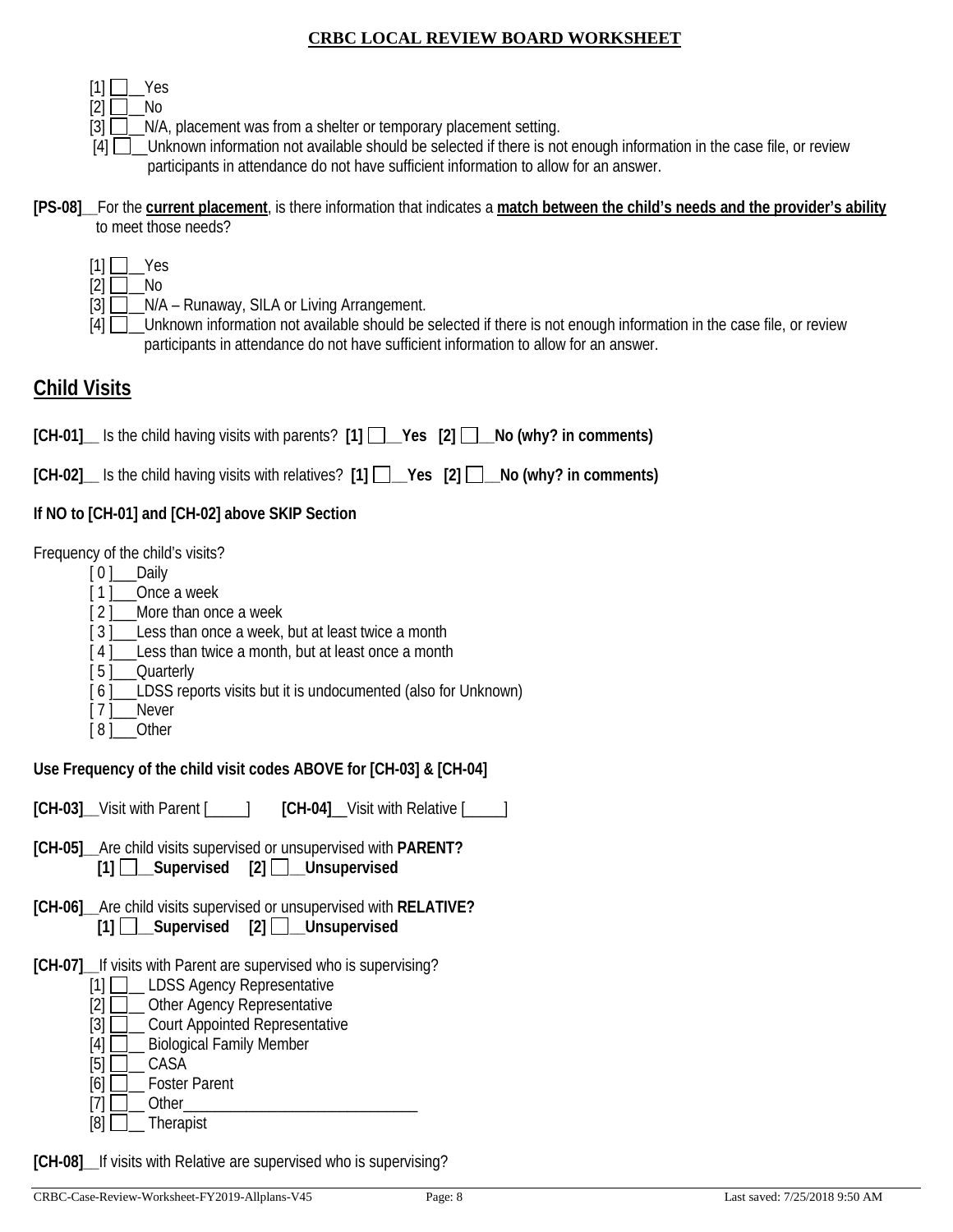| [1]<br>_ LDSS Agency Representative<br>$[2]$<br>_ Other Agency Representative<br>$[3]$<br><b>Court Appointed Representative</b><br><b>Biological Family Member</b><br>[4]<br>CASA<br>$[5]$<br><b>Foster Parent</b><br>[6]<br>[7]<br>Other |
|-------------------------------------------------------------------------------------------------------------------------------------------------------------------------------------------------------------------------------------------|
| [CH-09] Where do PARENT visits occur?<br>[1]<br>Parent Home<br><b>Visitation Center/LDSS</b><br>[2]<br>$[3]$<br>_Public Area (i.e. park, restaurant)<br>Child's Placement<br>[4]<br>[5]                                                   |
| [CH-10] Where do RELATIVE visits occur?<br>[1] <u>□</u> _Relative Home<br>[2]<br><b>Visitation Center/LDSS</b><br>$[3]$<br>_Public Area (i.e. park, restaurant)<br>Child's Placement<br>[4]<br>[5]<br>Other                               |
| [CH-11] Do the visits between the child and parent include overnight visits?<br>$[1]$ $\Box$ Yes [2] $\Box$ No (If no, why in comments?) [3] $\Box$ N/A                                                                                   |
| [CH-12] Do the visits between the child and relative include overnight visits?<br>$[1]$ $\Box$ Yes $[2]$ $\Box$ No (If no, why in comments?) [3] $\Box$ N/A                                                                               |
|                                                                                                                                                                                                                                           |
|                                                                                                                                                                                                                                           |
| <b>Health and Mental Health (At the Time of the Review)</b>                                                                                                                                                                               |
| [HM-00]__Does child/youth have documented Developmental or other Special Needs? [1] [ ]_Yes [2] [<br>_No                                                                                                                                  |
| [HM-01] (Physical) Does the child/youth have a documented current physical? [1] [ Yes<br>$[2]$ $\Box$ No                                                                                                                                  |
| $[HM-02]$ (Vision) Does the child/youth have a documented current vision exam? [1] $\Box$ Yes<br>$[2]$ $\Box$ No                                                                                                                          |
| [HM-03] (Dental) Does the child/youth have a documented current dental exam? [1] [ Yes<br>$[2]$ $\Box$ No<br>$[3]$ N/A (if under age 1)                                                                                                   |
| [HM-04]__Has the local department ensured that appropriate follow-up occurred on all health concerns noted by physician?<br>$[2]$ $\Box$ No<br>$[3]$ $\Box$ N/A<br>$[1]$ $\Box$ Yes                                                       |
| [HM-05] Does child/youth have documented Completed Medical Records? [1] [ Ves<br>∣_No<br>$[2]$                                                                                                                                            |
| [HM-06] Does the child/youth take any <b>Prescription Medications</b> ? [1] Pes<br>$[2]$ Mo                                                                                                                                               |
| [HM-07] If YES, is the medication being monitored regularly? [1] Pes<br>$[2]$ $\Box$ No<br>$[3]$ $\Box$ N/A                                                                                                                               |
| [HM-08] _ Does child/youth take any <b>Psychotropic Medication</b> ? [1] _ Yes<br>$[2]$ $\Box$ No                                                                                                                                         |
| [HM-09] If YES, is the medication being monitored at least quarterly? [1] Pes<br>$[3]$ $\Box$ N/A<br>$[2]$ $\Box$ No                                                                                                                      |
| [HM-10]_Has the child/youth refused to take Prescribed Medication? [1] [ _]_Yes<br>[2] $□$ _No<br>$[3]$ $\Box$ N/A                                                                                                                        |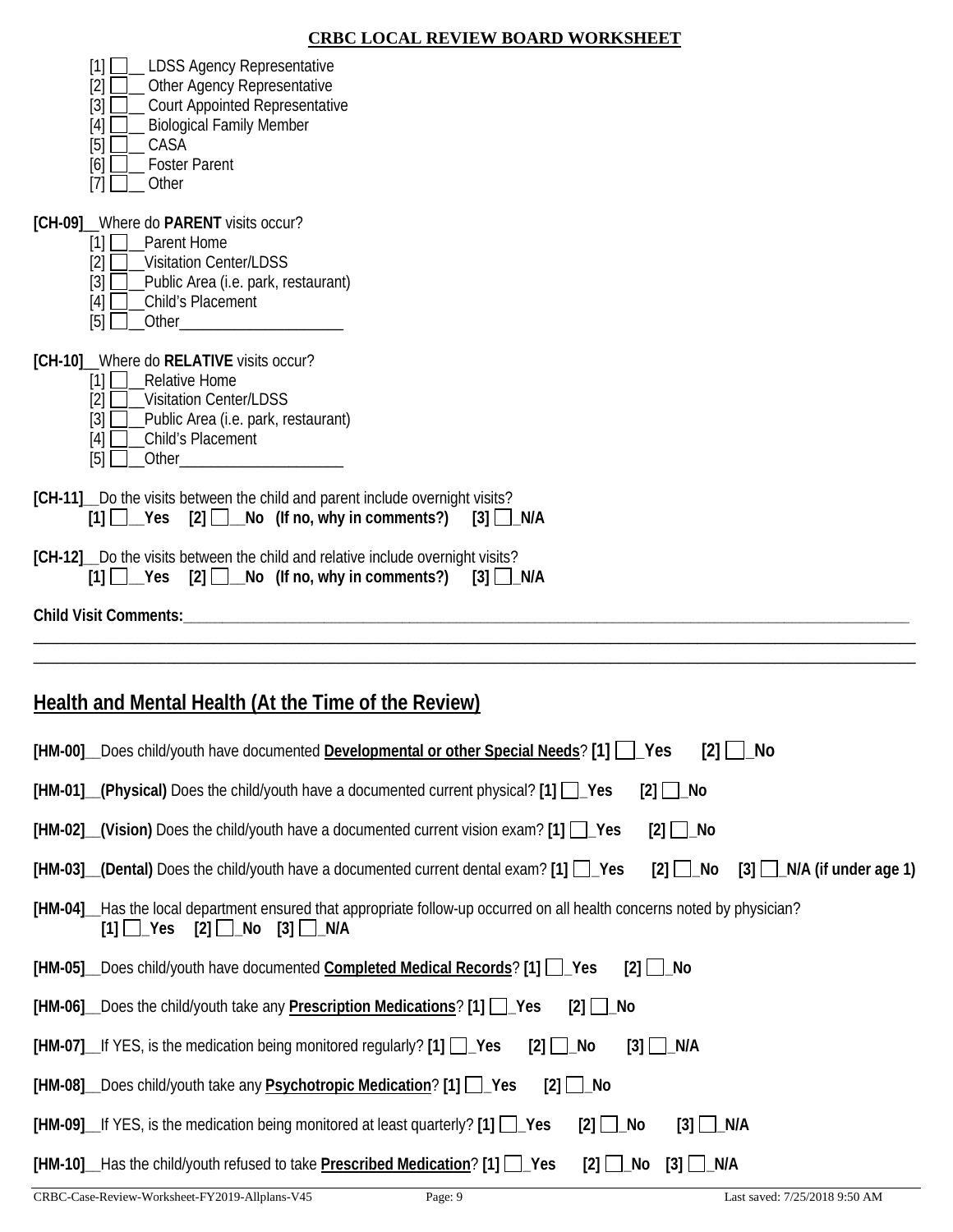| [HM-11] Does the child/youth have a Mental Health Issue ? [1] Pes<br>$[2]$ $\Box$ No                                                                                                                                                                     |
|----------------------------------------------------------------------------------------------------------------------------------------------------------------------------------------------------------------------------------------------------------|
| [HM-12] Does Local Board Agree that Mental Health Issues are being addressed? [1] [ Yes<br>$[2] \bigsqcup \blacksquare$ No<br>$[3]$ $\Box$ N/A                                                                                                           |
| [HM-13]_If child/youth has a [1] Mental Health Issue and is [2] Transitioning out of care do they have an [3] Identified plan to obtain<br>services in the adult mental health care system? [1] [ Yes (all) [2] [ No-Identified Plan<br>$[3] \Box N/A$   |
| [HM-14] Does child/youth have Substance Abuse problems? [1] Pes<br>$[2]$ $\Box$ No                                                                                                                                                                       |
| [HM-15] Does Local Board Agree that Substance Abuse needs are being addressed? [1] [ Ves<br>$[2]$ $\Box$ No<br>$[3]$ $\Box$ N/A                                                                                                                          |
| [HM-16] Does the child/youth have any <b>Behavioral Issues</b> ? [1] Pes<br>$[2]$ $\Box$ No                                                                                                                                                              |
| [HM-17] Does Local Board Agree that Behavioral Issues are being addressed? [1] Les<br>$[2]$ No<br>[3] ∐_N/A                                                                                                                                              |
| [HM-18] Has the child/youth refused to comply with <b>Standard Health Exams</b> ? [1] Pes<br>$[2]$ $\Box$ No                                                                                                                                             |
| [HM-19] Does Local Board Agree that Health Needs are being met? [1] Pes<br>$[2]$ $\Box$ No                                                                                                                                                               |
| Health/Mental Health Comments: (Use back page for more)                                                                                                                                                                                                  |
|                                                                                                                                                                                                                                                          |
|                                                                                                                                                                                                                                                          |
| <b>Education</b>                                                                                                                                                                                                                                         |
| [ED-01] Is child/youth enrolled in school or other educational/vocational program?<br>Yes (choose below, then SKIP to [ED-03])<br>$[1]$ Pre-K thru 12 grade<br>[2]<br><b>Enrolled in GED program</b><br>[3]<br>_College<br>Trade School<br>[4]           |
| [ED-02] Is child/youth enrolled in school or other educational/vocational program?<br>NO (choose why below, then SKIP to [ED-13])<br>[1] No, graduated high school/GED<br>[2] No, refused to attend school<br>$[3]$ $\Box$ No, under age (under 5 years) |
| [ED-03] _Does child/youth have a 504 plan or IEP? [1] □ Yes<br>$[2]$ No (SKIP to $[ED-05]$ )                                                                                                                                                             |
| $[ED-04]$ If YES above, is there a copy in the child's/youth's record? $[1]$ $[2]$<br>$[2]$ $\Box$ No                                                                                                                                                    |
| [ED-05] Has an educational plan been established and the child/youth refuses to comply? [1] Pes<br>$[2]$ $\Box$ No                                                                                                                                       |
| $[ED-06]$ Is there a current progress report/report card available for review? $[1]$<br>$[2]$ $\Box$ No                                                                                                                                                  |
| [ED-07] Does child/youth have concrete plans for postsecondary education? (17 & older, i.e. college, trade school, etc.)<br>$[1]$ $\Box$ Yes $[2]$ $\Box$ No $[3]$ $\Box$ N/A due to age (SKIP to ED-12)                                                 |
| [ED-08] If child/youth is pursing Higher education did they apply for FAFSA?<br>[3] Not Pursuing Higher Education<br>$[1]$ $\Box$ Yes<br>$[2]$ Mo                                                                                                        |

[**ED-09]\_\_**Was child/youth referred for an ETV Grant ?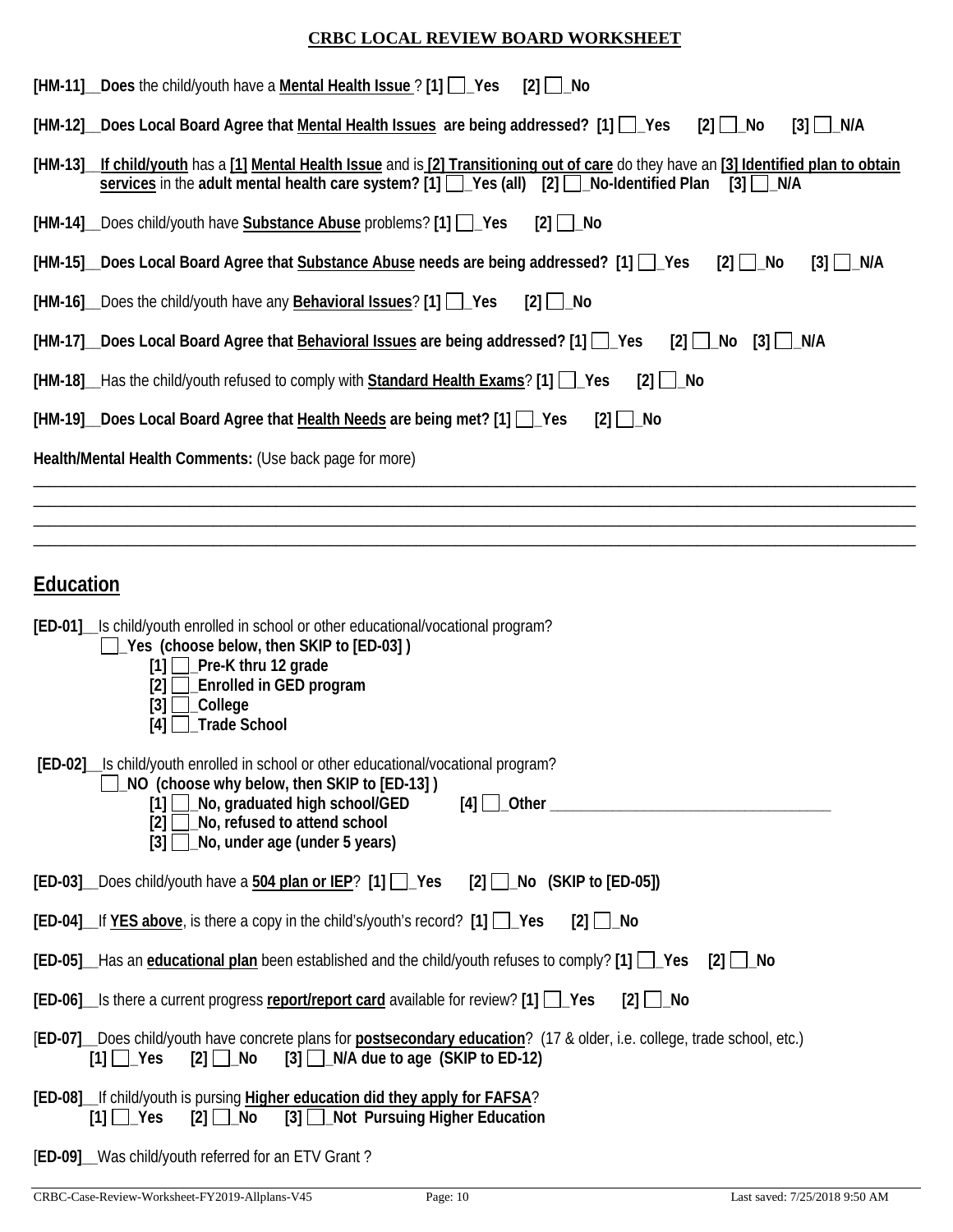| <b>CRBC LOCAL REVIEW BOARD WORKSHEET</b>                                                                                                                                                                                                                    |
|-------------------------------------------------------------------------------------------------------------------------------------------------------------------------------------------------------------------------------------------------------------|
| [3] □_N/A<br>$[1]$ $Yes$ $[2]$ $No$                                                                                                                                                                                                                         |
| [ED-10] Is there a transition plan for child/youth with specific educational goals and financial assistance goals?<br>$[3]$ $\Box$ N/A<br>$[1]$ $\Box$ Yes<br>$[2]$ $\Box$ $\Box$ $\Box$                                                                    |
| [ED-11] __ Has child/youth made use of postsecondary supportive services? (17 & OLDER, I.E. COLLEGE, TRADE SCHOOL, ETC.)<br>$[2]$ $\Box$ No<br>$[3]$ $\Box$ N/A<br>$[1] \Box$ Yes                                                                           |
| [ED-12] If child/youth is <b>DISABLED</b> and exiting school are they aware of and engaged with community supports?<br>$[2] \square$ No<br>$[1]$ $\Box$ Yes<br>$[3]$ $\Box$ N/A<br>(If NO above, Enter REASON in Comments below)                            |
| [ED-13]_Does Local Board Agree that child/youth is being appropriately prepared to meet educational goals?<br>$[1]$ $\Box$ Yes $[2]$ $\Box$ No $[3]$ $\Box$ N/A due to ED-02 above                                                                          |
|                                                                                                                                                                                                                                                             |
|                                                                                                                                                                                                                                                             |
| Ready By 21                                                                                                                                                                                                                                                 |
| [RD-01] (Is Child 14 years old and older?) [1] Ves [2] No (SKIP to COURT)                                                                                                                                                                                   |
| <b>Independent Living Services (age 14 and older)</b>                                                                                                                                                                                                       |
| <b>Description</b><br>Code<br>Yes<br>1<br>$\overline{2}$<br>No (specify why in comments)<br>3<br>No, Medically Fragile<br>4<br>No, Mental Health Reasons<br>5<br>No, in Juvenile Justice Facility<br>No, in Correctional Facility<br>6<br>7<br><b>OTHER</b> |
| [IL-01] __ Is youth receiving appropriate services to adequately prepare for independent living when he/she leaves out-of-home care?<br>  (Use the codes above)                                                                                             |
| [IL-02] Has the youth completed a Life Skills Assessment for successful transition to adulthood? [11] (Use the codes above)                                                                                                                                 |
| [IL-03] Is youth receiving required Independent Living Skills? [1888] (Use the codes above)                                                                                                                                                                 |
| [IL-04] Does Board agree that youth is receiving appropriate Independent Living Skills? [1] Ves [2] [2]<br>$[3]$ $\Box$ $\Box$ $N/A$ - why                                                                                                                  |
| Independent Living Services Comments:                                                                                                                                                                                                                       |
|                                                                                                                                                                                                                                                             |
| <b>Employment</b> (age 14 and older)                                                                                                                                                                                                                        |
| [EM-01]__Is child/youth currently participating in paid or unpaid work experience? (Use Codes from Ready by 21 ILS above)<br>$[1]$                                                                                                                          |

**[EM-02]\_\_**Is child/youth currently participating in paid or unpaid work experience that is *relevant to career field of choice*?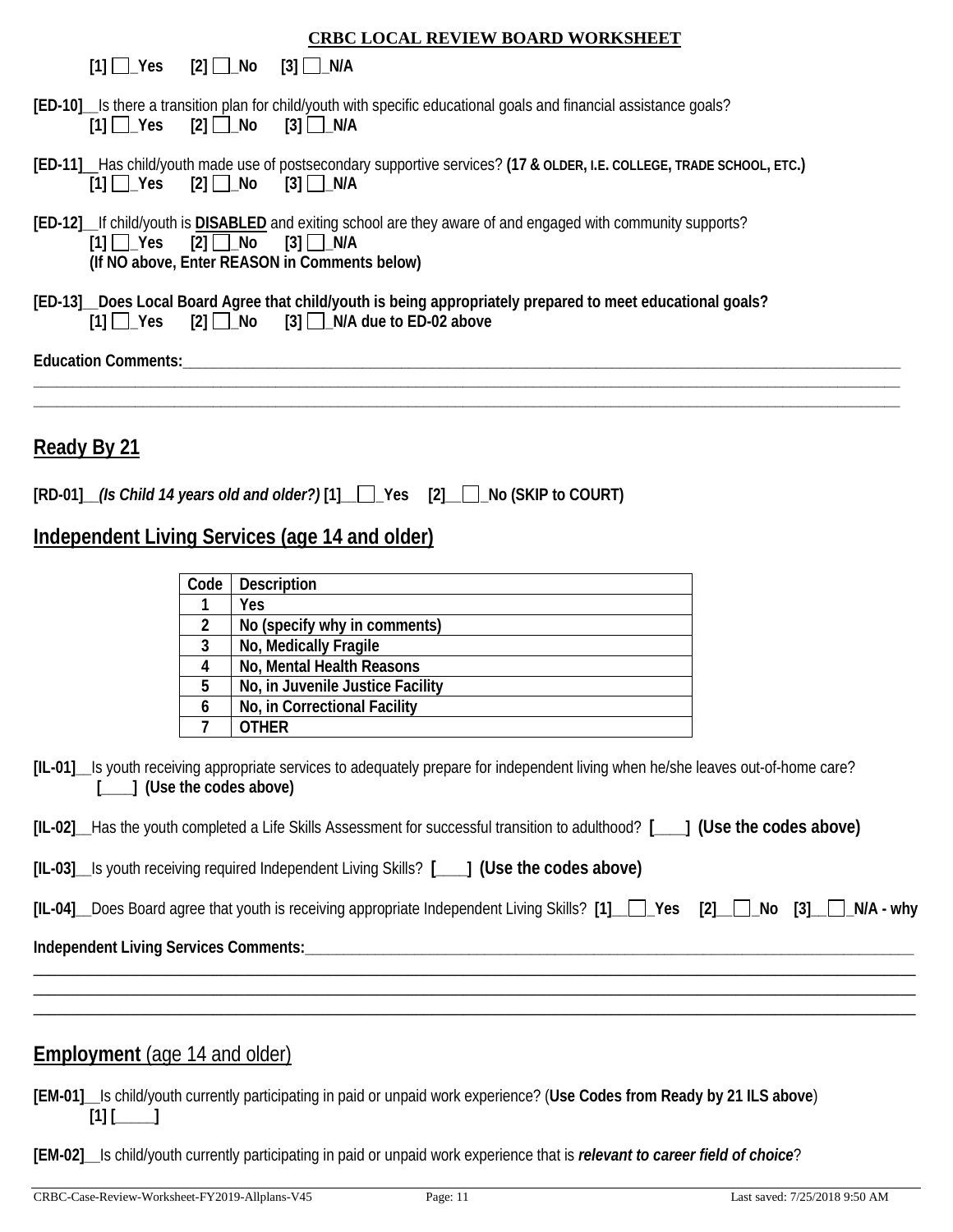| <b>CRBC LOCAL REVIEW BOARD WORKSHEET</b>                                                                                                                                                      |  |  |  |  |  |  |
|-----------------------------------------------------------------------------------------------------------------------------------------------------------------------------------------------|--|--|--|--|--|--|
| $[1]$ $\Box$ Yes<br>$[2]$ No<br>[3] Unknown (Enter REASON in Comments below)                                                                                                                  |  |  |  |  |  |  |
| [EM-03]__Has caseworker referred child/youth to summer or year round training and employment opportunities?<br>$[2]$ No [3] $\Box$ Not Eligible due to age [4] $\Box$ N/A<br>$[1]$ $\Box$ Yes |  |  |  |  |  |  |
| [EM-04] __ If child/youth is 20 years old and employed are they earning a living wage? (\$10hr)<br>$[2]$ No $[3]$ Not 20 $[4]$ Not Employed $[5]$ Unknown<br>$[1]$ $\Box$ Yes                 |  |  |  |  |  |  |
| [EM-05]_Does Local Board Agree that child/youth is being appropriately prepared to meet employment goals?<br>$[1]$ $\Box$ Yes $[2]$ $\Box$ No $[3]$ $\Box$ N/A                                |  |  |  |  |  |  |
|                                                                                                                                                                                               |  |  |  |  |  |  |
|                                                                                                                                                                                               |  |  |  |  |  |  |
|                                                                                                                                                                                               |  |  |  |  |  |  |
| <u>Housing (20 and over with APPLA only or exiting within a year of the review date)</u>                                                                                                      |  |  |  |  |  |  |
| [HT-01]_For youth transitioning out of care, has housing been specified?<br>[3] <b>D_Not Transitioning Out of Care</b><br>$[1]$ $\Box$ Yes<br>$[2]$ $\Box$ No                                 |  |  |  |  |  |  |
| [HT-02] For youth transitioning out of care was information on alternative housing options provided?<br>$[2]$ $\Box$ No<br>[3] <b>Not Transitioning Out of Care</b><br>$[1]$ $\Box$ Yes       |  |  |  |  |  |  |
| [HT-03]_Does the Board Agree with the transitional housing plan?<br>[3] <b>[3]</b> Not Transitioning Out of Care<br>$[2] \square$ No<br>$[1]$ $\Box$ Yes                                      |  |  |  |  |  |  |
| [HT-04] _ Does the Board Agree that the youth is being appropriately prepared for Transitioning out of care (Ready by 21)?<br>[1] Yes [2] No [3] Not Transitioning Out of Care                |  |  |  |  |  |  |
|                                                                                                                                                                                               |  |  |  |  |  |  |
|                                                                                                                                                                                               |  |  |  |  |  |  |
|                                                                                                                                                                                               |  |  |  |  |  |  |
| <b>Permanent Connections (APPLA only)</b>                                                                                                                                                     |  |  |  |  |  |  |
| $[PC-01]$ Has the LDSS identified anyone as a permanent connection for the child? $[1]$ $\Box$ Yes $[2]$ $\Box$ No                                                                            |  |  |  |  |  |  |
| [PC-02] If YES, Does the Local Board find the identified Permanent Connection appropriate? [1] P Yes [2] P No                                                                                 |  |  |  |  |  |  |
|                                                                                                                                                                                               |  |  |  |  |  |  |
|                                                                                                                                                                                               |  |  |  |  |  |  |
|                                                                                                                                                                                               |  |  |  |  |  |  |
| <b>COURT</b>                                                                                                                                                                                  |  |  |  |  |  |  |
| [CT-01] Does child/youth have a Court Appointed Special Advocate (CASA)? [1] Pes [2] C No                                                                                                     |  |  |  |  |  |  |
|                                                                                                                                                                                               |  |  |  |  |  |  |
|                                                                                                                                                                                               |  |  |  |  |  |  |
|                                                                                                                                                                                               |  |  |  |  |  |  |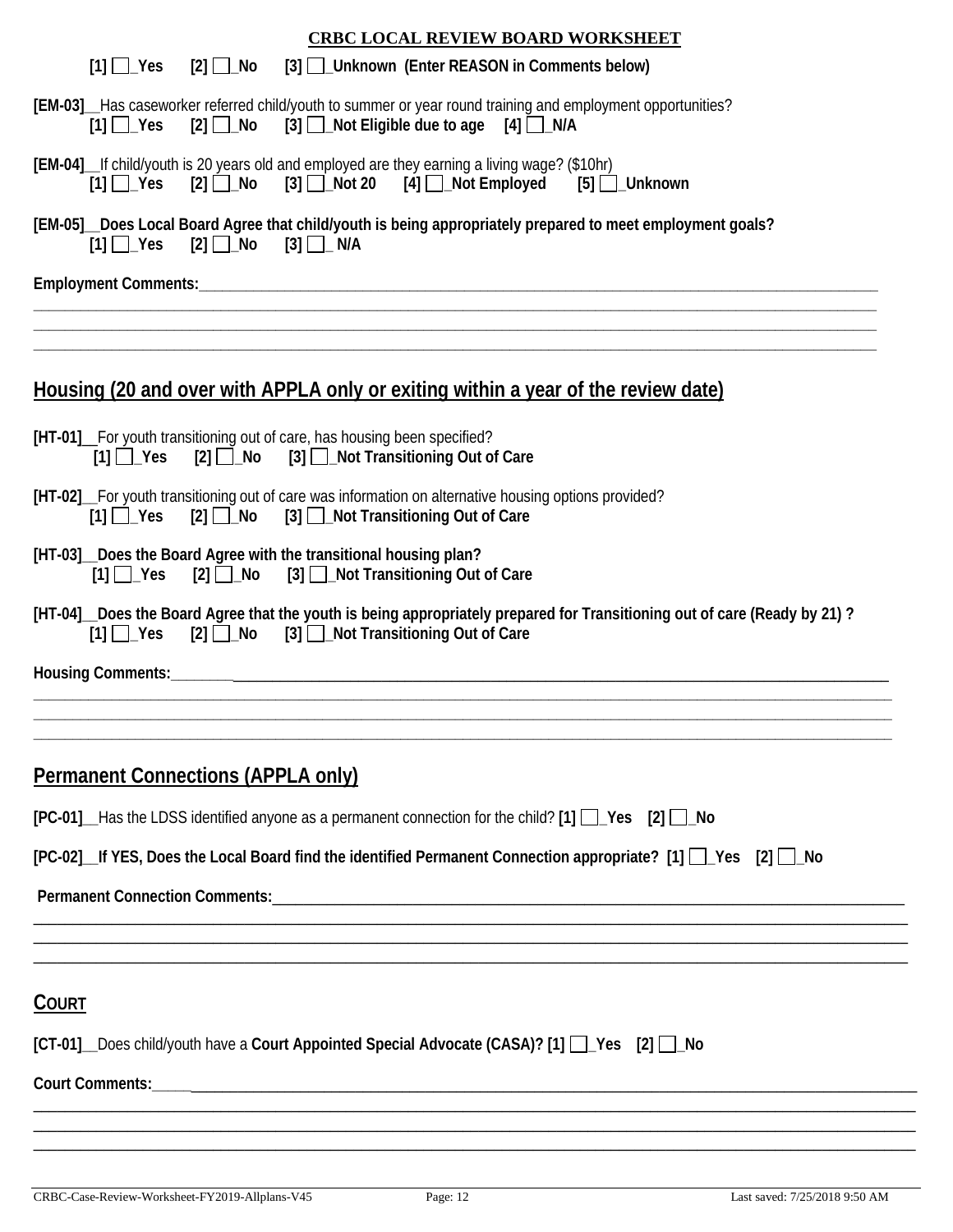## **CHILD'S CONSENT TO ADOPTION (CONCURRENT & PLANS OF ADOPTION)**

| Code         | <b>Description</b>                       |
|--------------|------------------------------------------|
|              | Yes                                      |
| 2            | Yes, with conditions                     |
| $\mathbf{3}$ | Child Does NOT want to be adopted        |
|              | No, medically fragile, unable to consent |
| 5            | Mental health reasons                    |
| 6            | N/A under age of consent                 |
|              | No, concurrent plan is Reunification     |
| 8            | No, Relative Placement                   |
|              | Unknown                                  |

**[CA-01]\_\_**Did child consent to adoption? [\_\_\_\_] *(Use the above codes)*

|  |  |  | [CA-02] _ Did child receive adoptive counseling in last 6 months ? [1] _ Yes [2] _ No [3] _ N/A |  |  |  |  |
|--|--|--|-------------------------------------------------------------------------------------------------|--|--|--|--|
|--|--|--|-------------------------------------------------------------------------------------------------|--|--|--|--|

# **ADOPTIVE PLACEMENT (FOR ALL ADOPTION CASES – RELATIVE & NON-RELATIVE) ELSE SKIP TO [AP-01] ADEQUATE PROGRESS**

#### **Pre-Adoptive Placement:**

**[PA-01]\_\_**Has child been placed in a pre-adoptive home? **[1] \_Yes [2] \_No** 

## **(If NOT in Pre-Adoptive Home go to ADOPTIVE RECRUITMENT)**

**[PA-02]\_\_**If Yes, what is the Family structure of the child's pre-adoptive family? (Choose one below)

- **[1]** \_\_\_Married Couple
- **[2]** \_\_\_Unmarried Couple
- **[3]** \_\_\_Single Female
- **[4]** \_\_\_Single Male

**[PA-03]\_\_**What is the relationship to the pre-adoptive child?

- **[1]** \_\_\_Foster Parent Relative
- **[2]** \_\_\_Foster Parent Non Relative
- **[3]** \_\_\_Foster Parent Fictive Kin

**[PA-04]\_\_** How long has child resided in pre-adoptive placement?

- $[1]$  1 3 months
- $\frac{1}{2}$   $\frac{1}{4}$  6 months
- $[3]$  7- 9 months
- $[4]$  10 -12 months
- [ 5 ] \_ 12 15 months
- $[6]$  16 20 months [ 7 ] \_\_ 21 months or more\_\_\_\_

|  |  |  |  |  |  |  | [PA-05] Has an adoptive home study been completed and approved? [1] 1 _Pes [2] 1 _No (If no why, use comments) |
|--|--|--|--|--|--|--|----------------------------------------------------------------------------------------------------------------|
|--|--|--|--|--|--|--|----------------------------------------------------------------------------------------------------------------|

**[PA-06]\_\_**Has the family been given a social summary? **[1] \_Yes [2] \_No**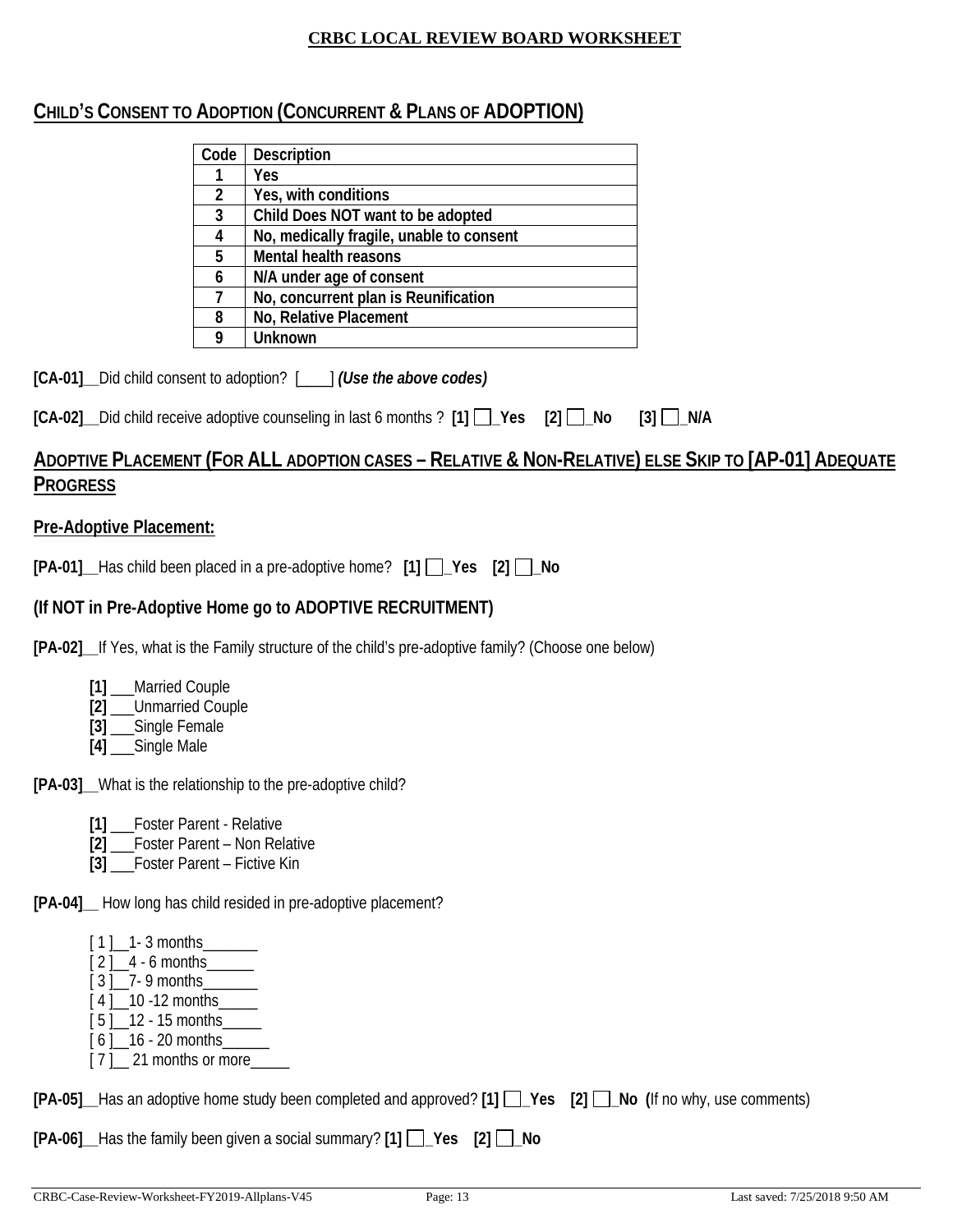| [PA-07] Are appropriate services and supports in place for the pre-adoptive provider to meet current identified needs of the child?<br>$[1]$ $\Box$ Yes $[2]$ $\Box$ No                                                                                                                                                                                                                     |
|---------------------------------------------------------------------------------------------------------------------------------------------------------------------------------------------------------------------------------------------------------------------------------------------------------------------------------------------------------------------------------------------|
| $[PA-08]$ Does the Local Board find the Pre-Adoptive Placement appropriate? $[1]$ $[$ Yes<br>$[2]$ No                                                                                                                                                                                                                                                                                       |
|                                                                                                                                                                                                                                                                                                                                                                                             |
|                                                                                                                                                                                                                                                                                                                                                                                             |
| <b>ADOPTIVE RECRUITMENT (IF NOT IN PRE-ADOPTIVE PLACEMENT)</b>                                                                                                                                                                                                                                                                                                                              |
| [AR-01] Have documented efforts been made to find an adoptive resource? [1] PLYes<br>$[2]$   $\Box$ No                                                                                                                                                                                                                                                                                      |
| If yes, list efforts: eg. photos, Wednesday's Child, etc                                                                                                                                                                                                                                                                                                                                    |
|                                                                                                                                                                                                                                                                                                                                                                                             |
| [AR-06] ___ Has child been listed with <b>Adopt Us Kids?</b> [1] $\vert$   Yes<br>$[2]$   $\lfloor$ No                                                                                                                                                                                                                                                                                      |
| [AR-07] Does the Local Board find the Adoptive Recruitment Efforts appropriate? [1] [ Pes<br>$[2]$ $\Box$ No                                                                                                                                                                                                                                                                                |
|                                                                                                                                                                                                                                                                                                                                                                                             |
| Post-Adoptive Services/Subsidy<br>[PS-01]_Are Post Adoptive Services Needed? [1] []_Yes [2] []_No (Skip to PS-08 Subsidies)<br>Services Needed (Check all that apply)<br>[PS-02]_Medical<br>[PS-03]_Mental Health<br>[PS-04]_Educational<br>[PS-05]_Respite Services<br>[PS-06]_DDA Support Services<br>[PS-08]_Are Post Adoptive Subsidies Needed? [1] [ ]_Yes [2] [ ]_No [3] [ ]_ Unknown |
| If Yes,<br>[PS-09]_Has the subsidy been approved? [1] D_Yes [2] D_No [3] D_N/A                                                                                                                                                                                                                                                                                                              |
| [PS-10] Is there a plan for a post adoption agreement with siblings/parents to include visits, telephone calls, letters, etc?                                                                                                                                                                                                                                                               |
| [PS-11] Does the Local Board find the Post-Adoptive Services appropriate? [1] 1 Yes<br>$[2]$ $\Box$ No                                                                                                                                                                                                                                                                                      |
|                                                                                                                                                                                                                                                                                                                                                                                             |